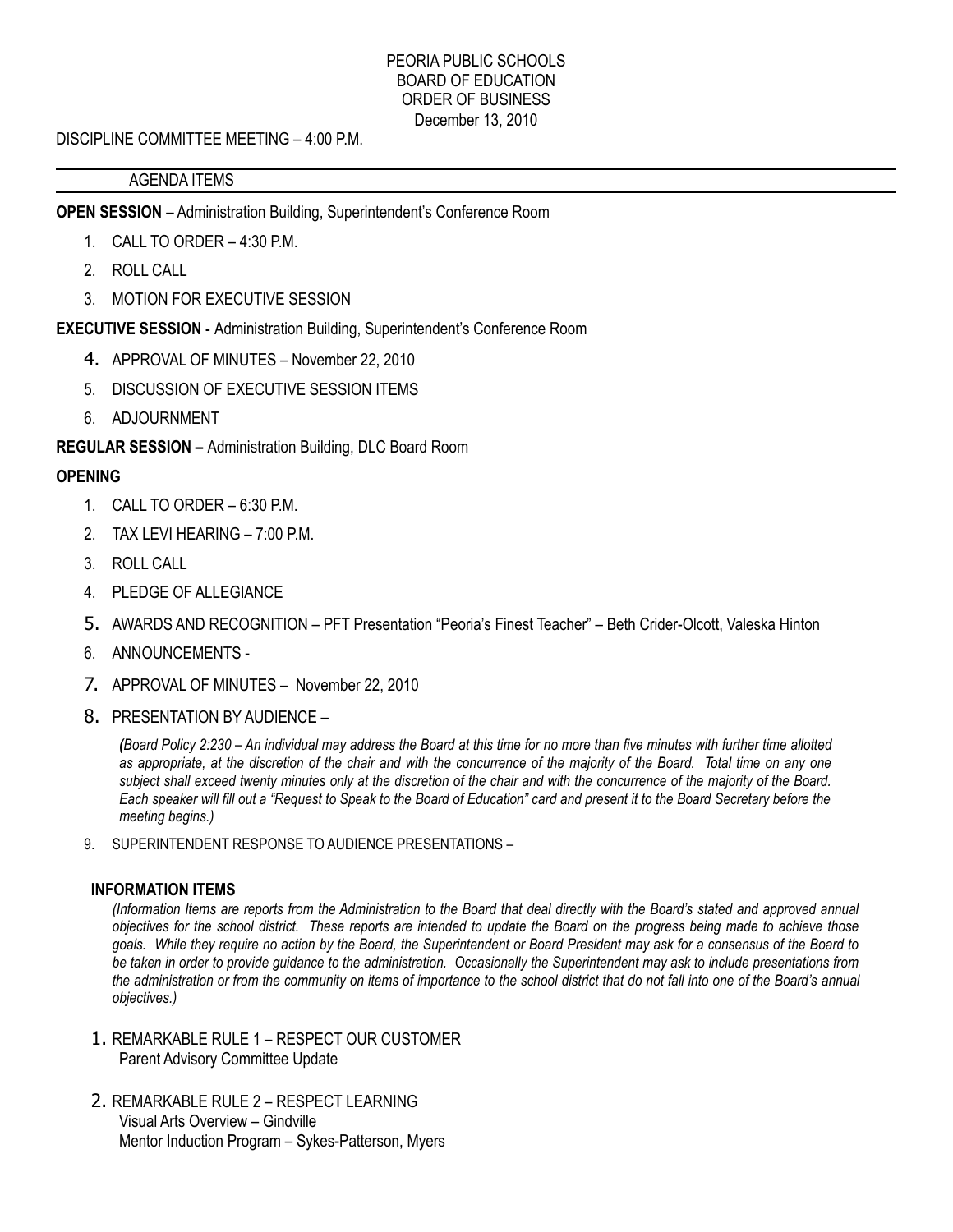## AGENDA ITEMS

Dibels Update – Sykes-Patterson Thinking Maps – Kennedy, Brown, Coleman & Yonker School Improvement Plans – Johnson & Delinski

- 3. REMARKABLE RULE 3 RESPECT OUR FINANCES PO's over \$2,500 – Kinney
- 4. REMARKABLE RULE 4 RESPECT INDIVIDUAL DIFFERENCES Report of Requests under the Freedom of Information Act and Status of Such Requests - Lathan

## **ACTION ITEMS –**

### **CONSENT AGENDA**

*(Action by the Board of Education on the Items listed within the Consent Agenda are adopted by a single motion unless a member of the Board or the Superintendent requests that any such item be removed from the consent calendar and voted on separately. Generally, consent agenda items are matters in which the Board and Superintendent agree are routine in nature and should be acted upon in one motion to conserve time and permit focus on other-than-routine items on the agenda)*

1. GIFTS TO SCHOOL DISTRICT - This meeting - \$39,785.76 Year to date - \$210,103.59

*Proposed Action:* That the following donations be accepted and letters of appreciation sent to the donors:

\$25,000.00 by Oak River Foundation to Taft Riverview Gardens Pre-K Program \$50.00 to Von Steuben School by Theresa Whelan for student needs Epson Document Cameras, valued at \$897.00, by First Baptist Church to Hines Schools Conn Trombone, valued by the donor at \$200.00, by Carol Thiemann to Peoria High School \$1,000.00 by OSF Healthcare to Knoxville Center for Student Success Smoothie coupons, valued at \$300.00, by Smoothie King to Kellar, Lindbergh and Richwoods High Schools McDonalds coupons, valued at \$400.00, by McDonalds to Kellar, Lindbergh and Richwoods High Schools Stander, valued by the donor at \$1,200.00, by Amber Simpson to the Development Center Physical Therapy Dept \$25.00 for Grandparent's Day supplies by Dr. & Mrs. Mike Zagardo to Washington Gifted School Six Palm One Tungsten/E-2 PDA's, valued at \$1,800.00, by Global Operations/Hewlitt Packard Co to Woodrow Wilson \$100.00 for a Thanksgiving feast by the Rotary Club of Peoria North to Peoria Alternative High School Topsoil for school yard habitat, valued at \$280.00, by Aaron Robbins Trucking to Garfield School \$300.00 for the purchase of library books by the Community Foundation of Illinois Depository to Von Steuben School \$1,000.00 for scholarships donated by Commerce Bank to Peoria Alternative High School SMART Board, valued at \$1,199.00, by Amit Bhanti and Charu Tyagi to Charter Oak School Sports equipment, valued by the donor at \$300.00, by Bradley University Kemper Foundation to Roosevelt Magnet School Two SMART Boards, 1 projector, 2 ceiling mounts, cables, conduit and installation, valued at \$5,000.00, to Kellar Primary School by Kellar PTO, Inc.

\$700.00 by Allan Lurie to Peoria High School to be used for library books Math games, valued at \$34.76, by Ms. Kathleen Ann Reising to Hines School

- 2. PAYMENT OF BILLS Kinney
- 3. HUMAN RESOURCES REPORT Dunn *Proposed Action:* Appointment, employment, compensation, performance, resignation, retirement or discharge of an employee.
- 4. TRAVEL REQUESTS Lathan
- 5. PBC AUTHORIZATION FOR LINCOLN AND PEORIA HIGH *Proposed Action:* That the Board of Education authorize the Public Building Commission to handle the contracts and contract administration for the Lincoln Grade School addition and the renovation at Peoria High School.
- 6. TAX LEVY CERTIFICATE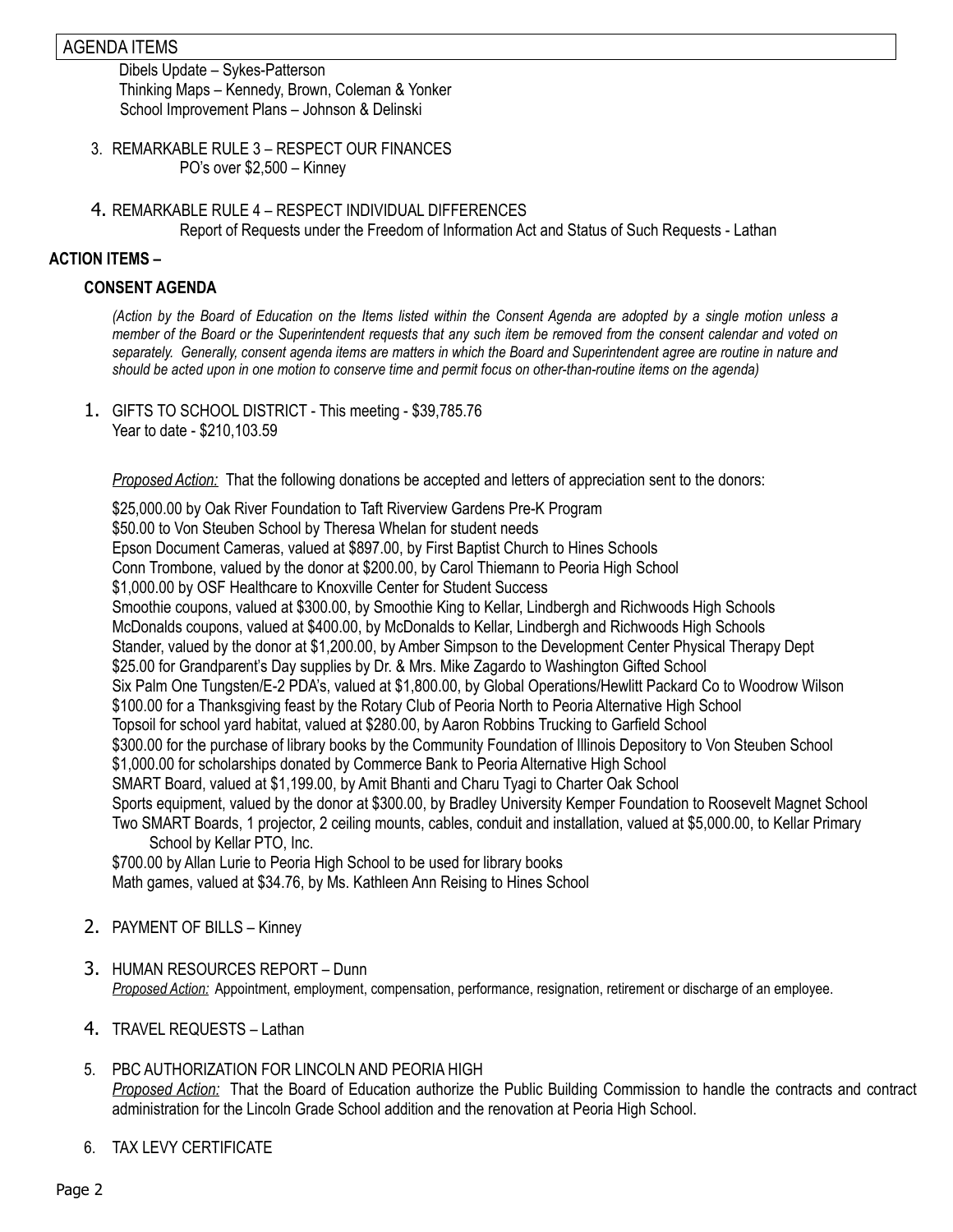## AGENDA ITEMS

*Proposed Action:* That the Board of Education authorize the administration to forward the tax levy certificate to the County Clerk's Office, as presented.

7. RECOMMENDATION FOR BOARD AUTHORIZATION TO BEGIN SUPPLEMENTAL EDUCATIONAL SERVICES *Proposed Action:* That the Board of Education authorizes the implementation of FY11 Supplemental Educational Services as follows:

School Served **Provider delivering services** 

Lincoln Middle **ATS** Project Success

8. TEMPORARY APPROVAL AND PAYMENT OF BILLS

*Proposed Action:* That during the period between December 13, 2010 and the next regular School Board meeting, the Comptroller/Treasurer is given full authority to approve and pay any amounts due and owing by the School District which, in his judgment, in the best interest of the School District, require payment prior to the next regular School Board Meeting.

9. APPROVAL TO CONTRACT WITH ANGELA ANDREWS FOR PRIMARY MATHETMATICS CONSULTING WORK *Proposed Action:* That the Board of Education approve the contract with Angela Andrews for primary mathematics consulting work.

## 10. SIP Plans

*Proposed Action:* To approve SIP plans for the following schools:

| <b>IIRC</b>      |  |
|------------------|--|
| Franklin         |  |
| Richwoods        |  |
| Thomas Jefferson |  |
| Von Steuben      |  |
|                  |  |

11. FIRST READING NEW BOARD POLICY 7:285 – FOOD ALLERGY MANAGEMENT PROGRAM AND ADMINISTRATIVE PROCEDURE 7:285 – IMPLEMENTING A FOOD ALLERGY MANAGEMENT PROGRAM *Proposed Action:* That the Board of Education conduct a first reading of Board of Education Policy 7:285, Food Allergy Management Program and the Administrative Procedure 7:285-AP, Implementing a Food Allergy Management Program.

## **DELIBERATION AGENDA**

#### 12. REVIEW OF SUSPENSIONS *Proposed Action:* That the Review of Suspensions listed on the report dated December 13, 2010 be approved as presented

## 13. REVOCATION OF BOARD PROBATION

*Proposed Action*: That the Revocation of Board Probation listed on the report dated December 13, 2010 be approved as presented.

#### 14.EXPULSIONS

*Proposed Action*: That the Expulsions listed on the report dated December 13, 2010 be approved as presented. (*Students expelled by the Board are referred to by number, thereby insuring privacy. Board action concerning the student(s) has been decided in executive session.)*

15. SPECIAL EDUCATION C-PRINT CAPTIONIST REQUEST *Proposed Action:* That the administration be authorized to enter into an independent contractor agreement with Barb-Hazell-Haney, C-Print Captionist, to secure services listed on an Individualized Education Plan for a student at Quest Charter Academy. The anticipated